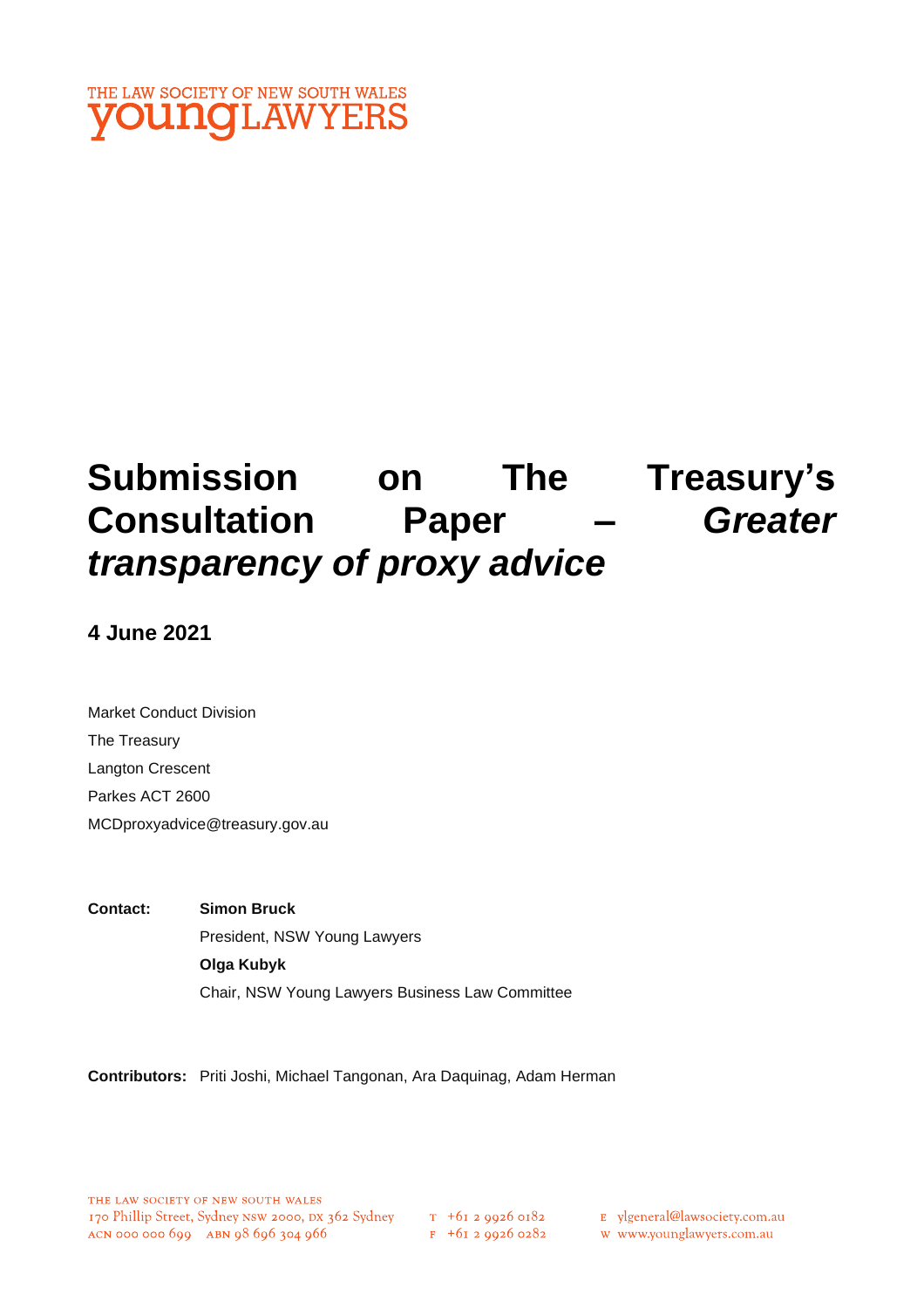The NSW Young Lawyers Business Law Committee (**the Committee**) make the following submission in response to The Treasury's Consultation Paper – *Greater transparency of proxy advice* (**Consultation Paper**).

### **NSW Young Lawyers**

NSW Young Lawyers is a division of The Law Society of New South Wales. NSW Young Lawyers supports practitioners in their professional and career development in numerous ways, including by encouraging active participation in its 15 separate committees, each dedicated to particular areas of practice. Membership is automatic for all NSW lawyers (solicitors and barristers) under 36 years and/or in their first five years of practice, as well as law students. NSW Young Lawyers currently has over 15,000 members.

### **NSW Young Lawyers Business Law Committee**

The Committee comprises of a group of approximately 1,600 members in all aspects of business law who have joined together to disseminate developments in business law and foster increased understanding of business law in the profession. The Committee reviews and comments on legal developments across corporate and commercial law, banking and finance, superannuation, taxation, insolvency, competition and trade practices.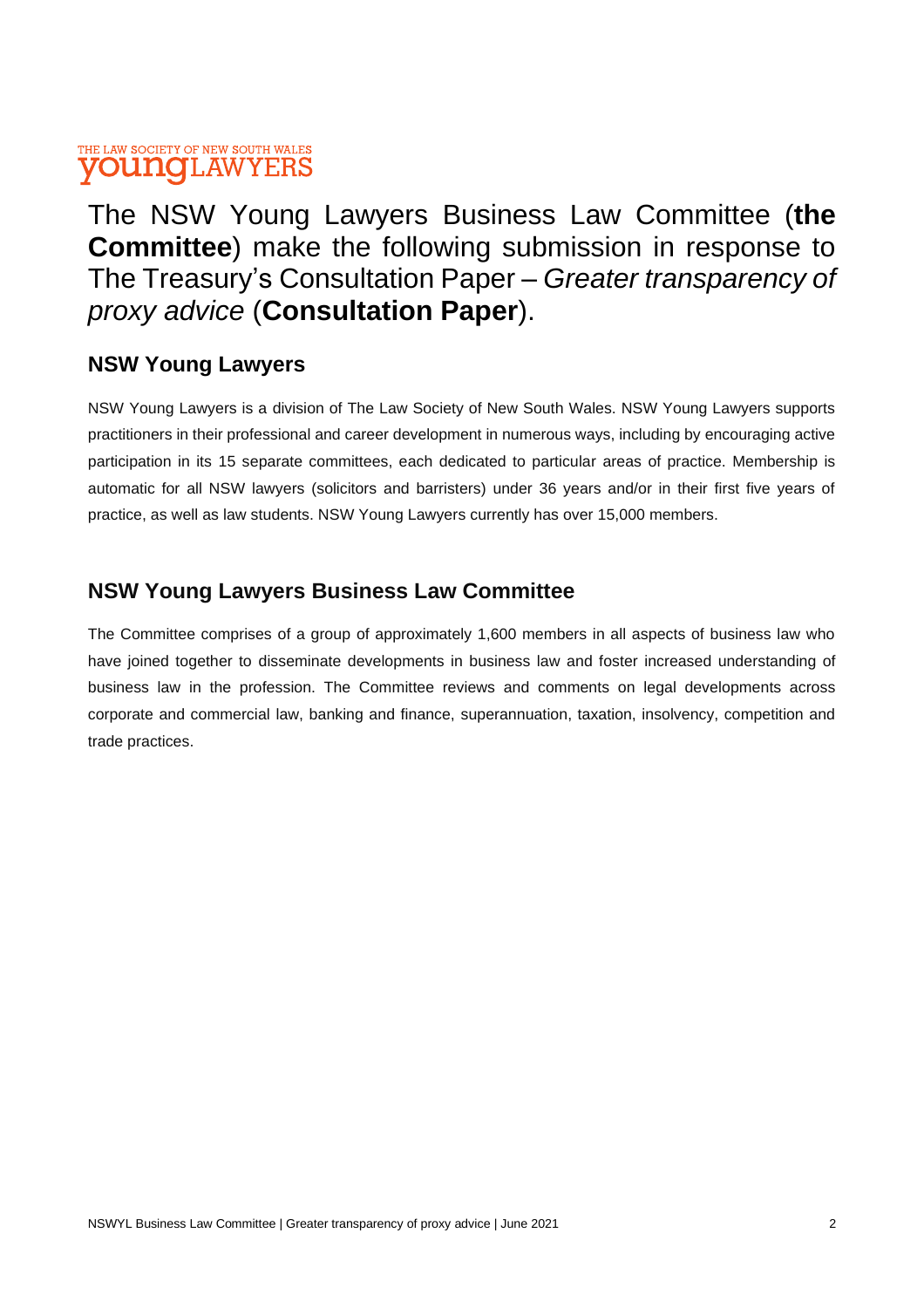# **Introduction**

The Committee understands the important role that proxy advisers play in corporate governance in Australia. To this end, we welcome the Treasury's review of the current regulatory regime applying to proxy advisers in Australia.

The Treasury's Consultation Paper provides some useful background about the concerns underpinning its review of the current regulatory regime. In response to the Consultation Paper, we submit:

- The Consultation Paper does not reference evidence of compelling errors or deficiencies in proxy advice that would warrant drastic reforms;
- However, it would be reasonable to require superannuation funds to provide improved disclosure of their proxy voting policies, with that disclosure forming part of the fund's annual report;
- We note that the four major proxy advisers operating in Australia already have policies in place about how and when they will engage with issuer companies to address any errors in their reports,<sup>1</sup> such that in the absence of identified inadequacies in those policies there is no need for further regulatory intervention; and
- No need has been demonstrated to extend the AFSL licencing regime to the provision of proxy advice.

We set out the Committee's response to Questions 2 to 6 and 9 to 13 of the Consultation Paper in detail below.

<sup>1</sup> Australian Securities and Investments Commission, *ASIC review of proxy adviser engagement practices* (REP 578, 27 June 2018).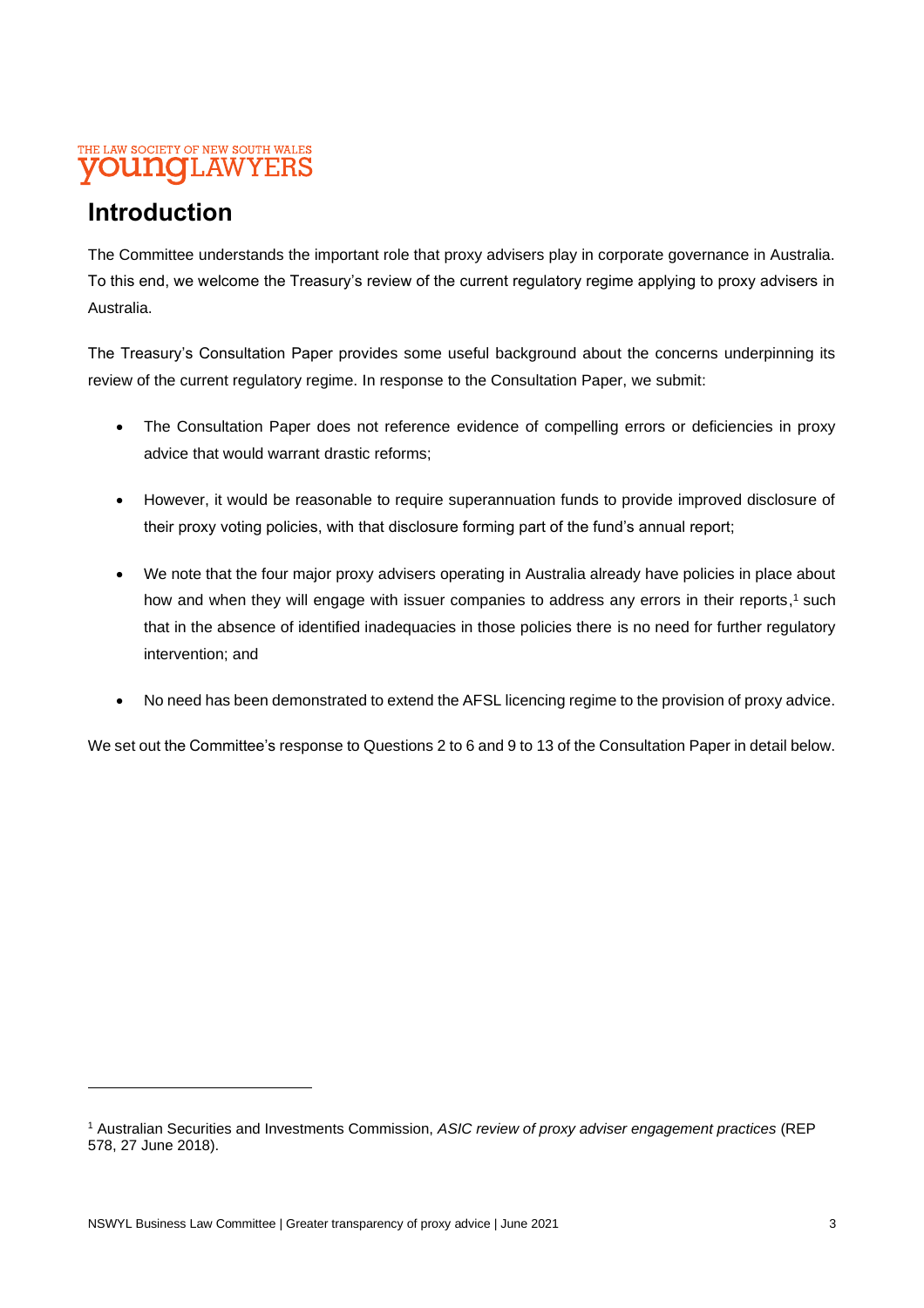## **Proposed Options**

# **Option 1: Improved disclosure of trustee voting; and Option 2: Demonstrating independence and appropriate governance**

### **Q2. What impact would the proposed options have on superannuation funds in complying with these regulatory requirements?**

- 1. The Committee notes fund managers are required to disclose their use of proxy advisory services,<sup>2</sup> although there is no requirement to disclose the identity of the proxy adviser. The Committee supports the introduction of the disclosure obligation outlined in Option 1 (subject to our response to Question 3 below).
- 2. The Committee submits that excessive regulatory reform may increase the costs of compliance for superannuation funds, which in turn, may be passed on to super fund members. The Committee considers that there have been a number of reforms impacting superannuation trustees from 2007- 2021 (namely, the 2007-2013 Stronger Super Reforms, 2019 Protecting Your Super Reforms, 2019- 2020 Putting Members Interest First Reforms and 2021 Your Future Your Super Reforms). The Committee submits that the introduction of new regulations concerning ongoing disclosure should not create an undue burden which could lead to downflow impacts on superannuation trustees to act in the members' best interests.
- 3. There are reports that Option 2 may significantly affect the current structure of the Australian Council of Superannuation Investors (**ACSI**).<sup>3</sup> The ACSI is comprised of 36 Australian and international asset owners and institutional investors.<sup>4</sup> They manage \$1 trillion in retirement assets and on average own 10% of every ASX200 company. They are particularly active in researching ESG related issues, and recently pledged to vote against the re-election of directors they believe to have failed to manage climate risk appropriately. If Option 2 was implemented into law, this would affect ACSI's current structure since ACSI's member entities hold a significant ownership interest in the issuing entity in respect of which ACSI provides voting advice. Accordingly, if Option 2 was implemented into law, ACSI will incur significant costs in obtaining legal advice and restructuring their organisation, and these costs are likely to be passed onto the members in the form of fees.

<sup>2</sup> See Financial Services Council, *FSC Standard No. 13: Voting Policy, Voting Record and Disclosure* (26 March 2013), which applies to all Financial Services Council members effective 1 July 2014; Jean Jacques Du Plessis et al, *Principles of Contemporary Corporate Governance* (Cambridge University Press, 3 rd ed, 2015).

<sup>3</sup> Michael Roddan, 'Push to kneecap super proxy advisers', Australian Financial Review (online, 30 April 2021) <https://www.afr.com/companies/financial-services/push-to-kneecap-super-proxy-advisers-20210430-p57nvp?>.

<sup>4</sup> Australian Council of Superannuation Investors (Web Page) <https://acsi.org.au/about/what-we-do/>.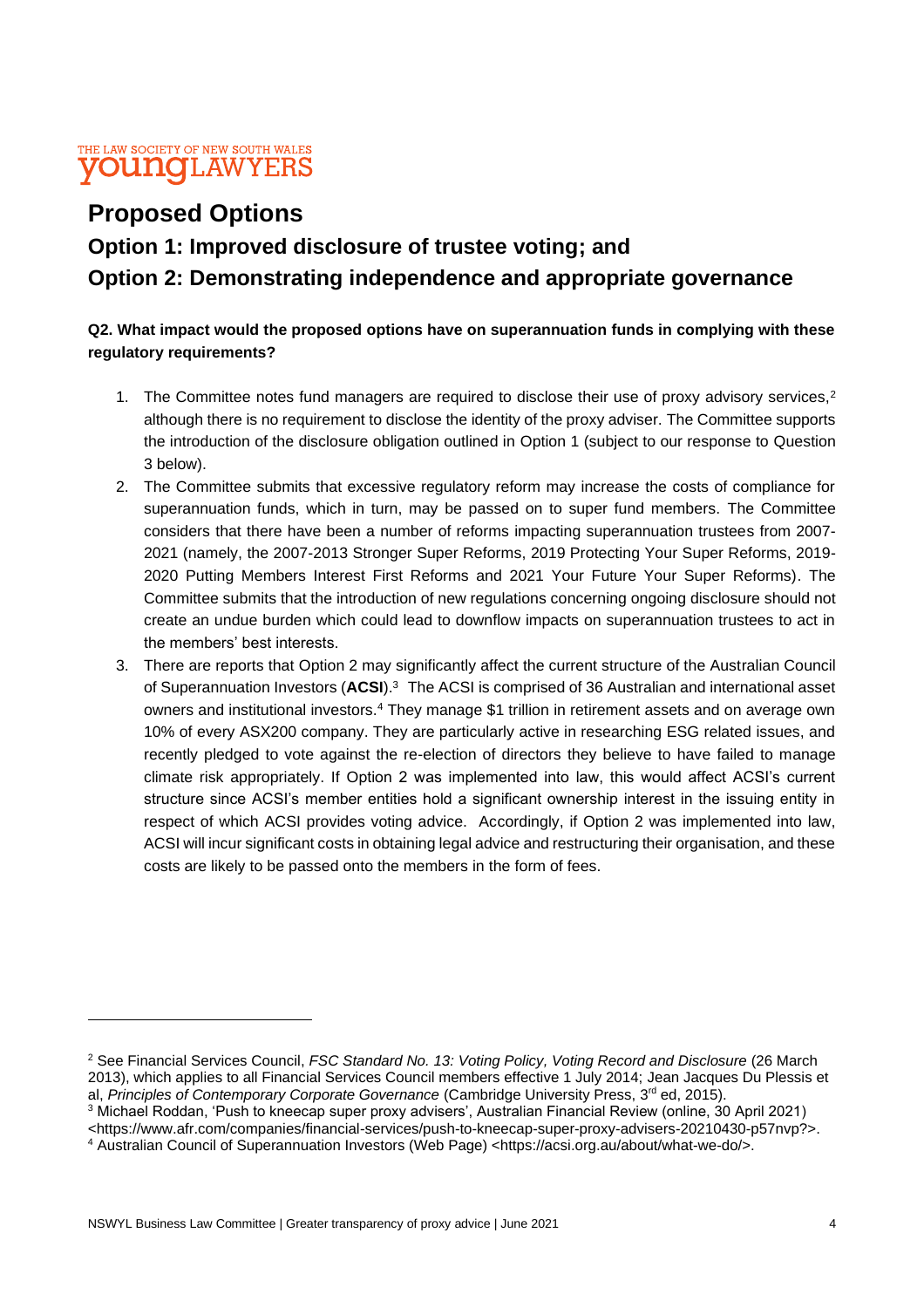#### **Q3. What should be the regularity and timing of reporting? For example, should trustees be required to provide their proxy voting policy to members ahead of an AMM?**

- 4. The Committee submits that the obligation to disclose trustee voting under Option 1 should be included in an annual report provided by superannuation trustees at the same time as the notice of an Annual Member Meeting for the following reasons:
	- (a) At present, the Your Future Your Super Reforms require significant disclosure to be provided to members at the same time as the notice of the Annual Member Meeting; <sup>5</sup> and
	- (b) The creation of additional disclosure obligations may be an unnecessary expense considering the size of the investments of superannuation funds. Ian Silk, CEO of AustralianSuper, gave evidence during the Hayne Royal Commission that a once-off direct mail-out to all members costed around \$2.3 million. 6

### **Q5. What level of independence between a superannuation fund and a proxy adviser should be required?**

### **Q6. Which entity should the independence requirement apply to (superannuation fund or proxy adviser)?**

- 5. In response to Questions 5 and 6 of the Consultation Paper, the Committee submits that proxy advice does not need to be provided to superannuation funds on an arm's length basis. The Committee considers that a superannuation trustee has an obligation to act in the members' best interests. The Committee suggests that, provided that a superannuation trustee is made aware of any activities and relationships that could compromise the independence of proxy advice it receives, the trustee should be free to assess the impact and materiality of any actual or perceived conflicts of interest and decide whether it wishes to proceed with engaging a particular proxy adviser. This aligns with the current principles-based nature of financial services law at large.
- 6. In the United States, the US Securities and Exchange Commission (**SEC**) in the Final Rules adopted a principles-based approach, allowing proxy advisers to apply judgment in assessing the materiality of conflicts that might pose a risk to the independence of the advice they provide.<sup>7</sup> Proxy adviser firms must adopt and publicly disclose their policies on how a conflict of interest will be identified and disclosed to clients, and how the conflict will be eliminated, mitigated or managed. This independence requirement is imposed on the proxy adviser rather than the client. A similar approach has been

<sup>5</sup> Sarah Simpkins, ''We're actually being squeezed': Super funds pressured by proxy adviser crackdown' (online, InvestorDaily, 5 May 2021) <https://www.investordaily.com.au/superannuation/49218-we-re-actually-beingsqueezed-super-funds-pressured-by-proxy-advisor-crackdown>.

<sup>&</sup>lt;sup>6</sup> Peter Martin, 'New rules mean superannuation funds must heed members' financial interests more closely' (online, ABC, 24 March 2021) <https://www.abc.net.au/news/2021-03-24/super-funds-new-rules-must-act-on-membersfinancial-interests/100023974>.

<sup>7</sup> *Exemptions from the Proxy Rules for Proxy Voting Advice,* 17 CFR § Part 240 (2020).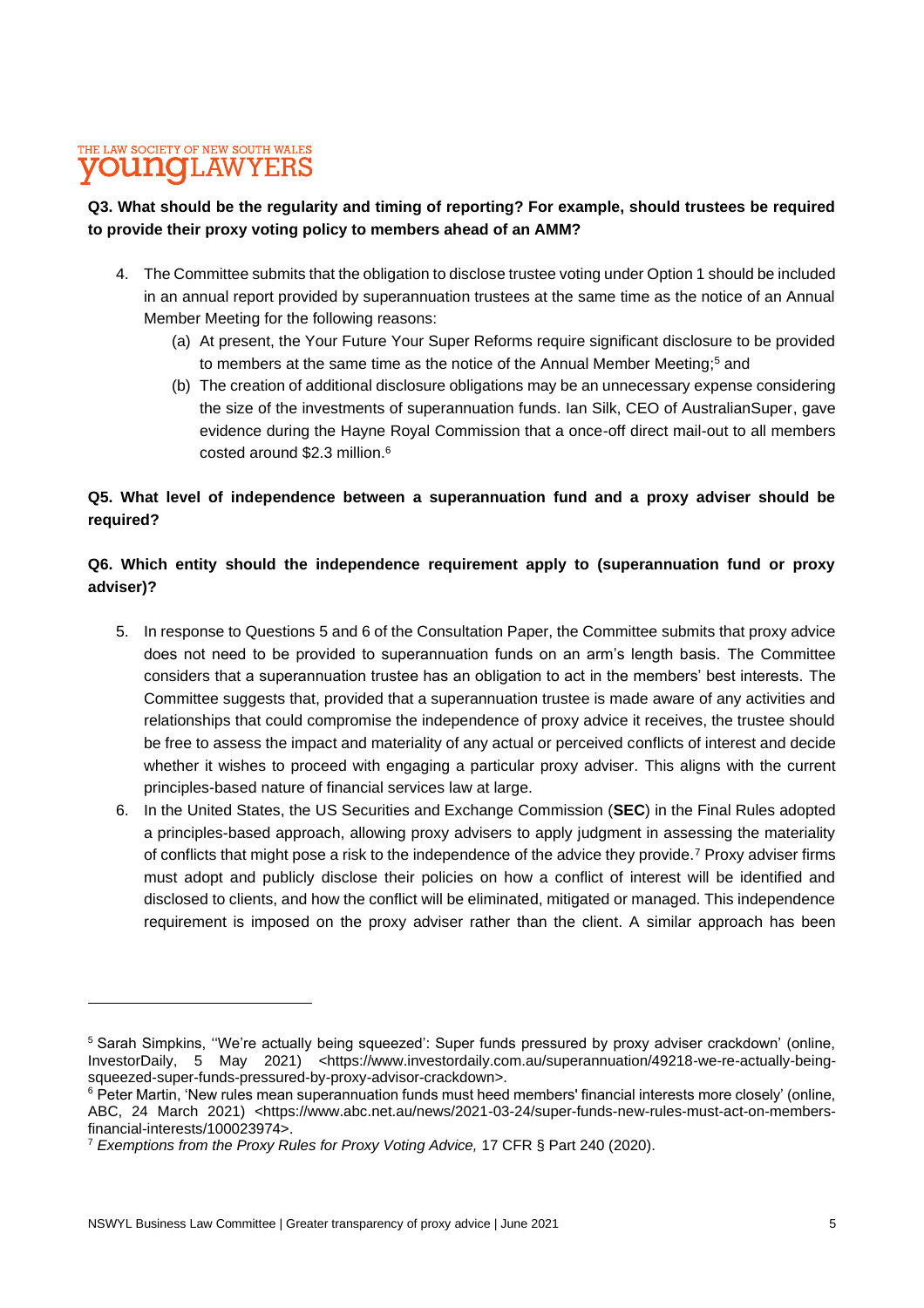### THE LAW SOCIETY OF NEW SOUTH WALES **YOUNG**LAWYERS

adopted in the United Kingdom and the European Union.<sup>8</sup> We suggest that a similar principles-based approach should be adopted in Australia (rather than a prescriptive approach).

### **Proposed Options**

### **Option 3: Facilitate engagement and ensure transparency; and**

### **Option 4: Make materials accessible**

#### **Q9. What is the most appropriate method for proxy advisers to notify their clients as to where the company's response to the report is?**

- 7. The Committee submits that it should not be the responsibility of proxy advisers to notify their clients about a company's response to a proxy adviser report. Assuming that any clarifications or corrections need to be made by a company in response to a proxy adviser report, companies can make their response available to the market via the market announcement platform of their market operator. We consider that, insofar as the company considers that investors could benefit from further clarity or information about the company, that all investors should have the benefit of this information (not just those investors who have commissioned advice from a proxy adviser). This is particularly so if any rebuttal provided by a company has the potential to be price-sensitive within the meaning of s674 of the *Corporations Act 2001* (Cth).
- 8. While an institutional investor may engage the services of a proxy adviser to obtain an informed view about how to vote, ultimately a superannuation fund trustee exercising voting rights has the obligation to act in the best interests of their members.<sup>10</sup> Therefore, the onus to provide the company's response should not rest with the proxy adviser; rather, it should be the superannuation fund's obligation to ensure that they have reviewed any rebuttal by an issuing company in discharging their duty to their clients.
- 9. If the Government decides that proxy advisers are responsible for notifying their clients about a company's response to their report, the Committee submits that the Government should not mandate the most appropriate method for notifying their clients of a company's response. Proxy advisers should be able to choose the best way (including the most cost-effective way) to notify their clients of a company's response, such as by circulating a link to the company's response by email. This is consistent with the approach adopted by the SEC in the Final Rules approved on 22 July 2020 (**Final Rules**), which adopted a principles-based (and not a prescriptive) approach to regulation and allowed the proxy adviser to determine how best to make the company rebuttal available to its clients. The SEC adopted this approach to "*provide proxy voting advice businesses the flexibility to satisfy their compliance obligations in a customized and cost effective manner and avoid exacerbating the challenges posed by timing and logistical constraints, while achieving the*

<sup>8</sup> *The Proxy Advisors (Shareholders Rights') Regulation 2019* (UK); *Parliament and Council Directive EU/2017/828 of 17 May 2017 amending Directive 2007/36/EC as regards the encouragement of long-term shareholder engagement* [2017] OJ L 132/1.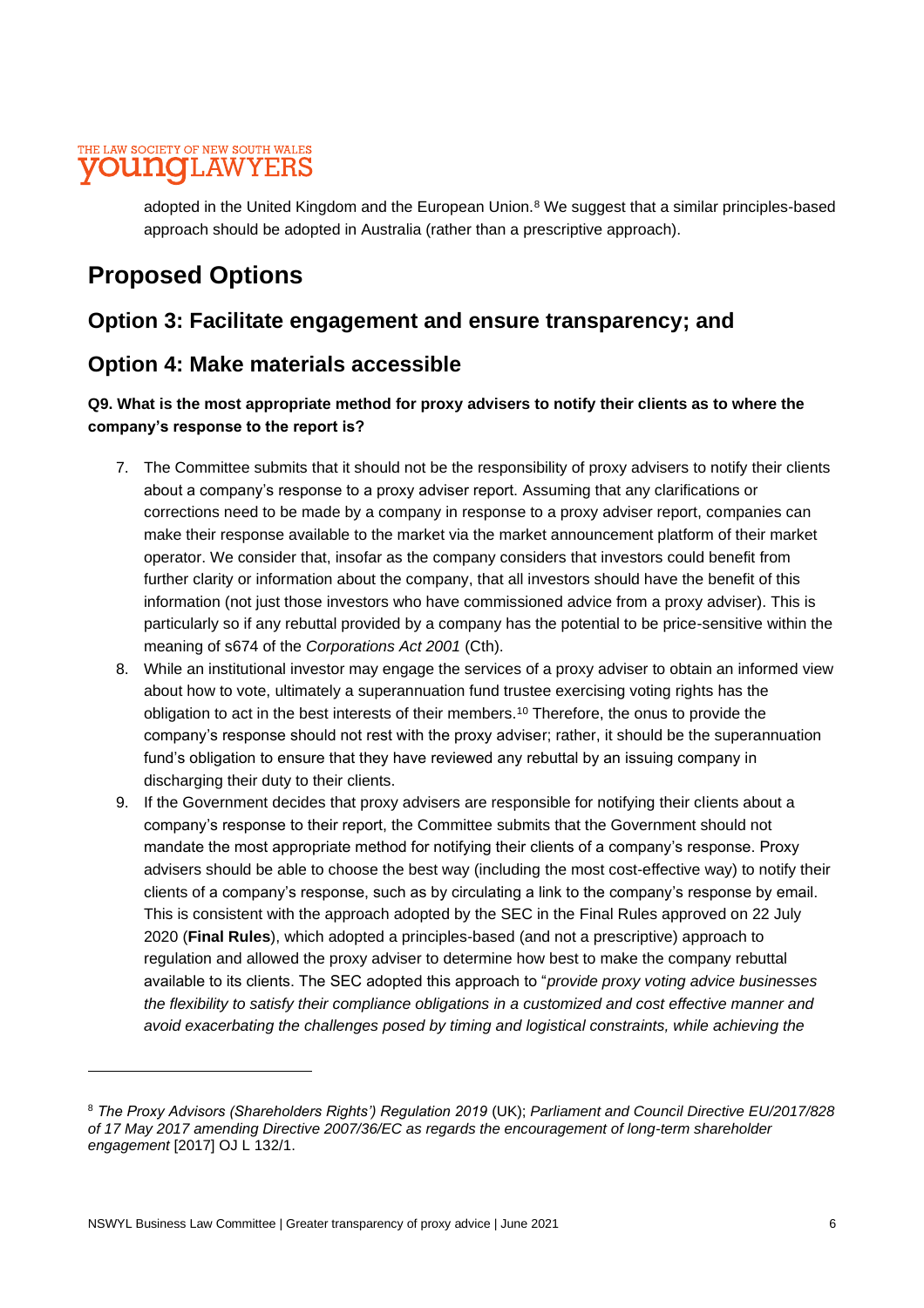### THE LAW SOCIETY OF NEW SOUTH WALES **YOUNG**LAWYERS

*objective of ensuring that proxy voting advice businesses' clients have timely access to more transparent, accurate, and complete information upon which to base voting decisions.*" <sup>9</sup> The Committee submits a similar approach may be adopted in Australia.

**Q10. If proxy advisers were required to provide their reports to companies in advance of their clients, what would an appropriate length of time be that allows companies to respond to the report and for the report to be amended if there are any errors?**

- 10. The Committee considers that in Australia, the four major proxy adviser firms already have established (albeit varying) policies and practices regarding the engagement with companies the subject of their report.<sup>10</sup> Only one of the major firms provides pre-publication drafts to companies for fact-checking. Given that the four major proxy advisers already have established engagement policies, the Committee submits that proxy advisers should not be mandated to provide a copy of their draft report to companies prior to distribution of the report to the proxy adviser's client(s). Providing draft reports to issuing companies could impact their independence (whether the threat to independence is actual or perceived).
- 11. In the United States, the SEC in its Final Rules adopted a principles-based approach allowing the proxy adviser to determine whether it will provide a pre-publication draft report or final report to an issuing company for fact-checking, depending on the circumstances.<sup>11</sup> We recommend that a similar, principles-based approach be adopted in Australia. The Final Rules demonstrate that there is no need for the engagement policies of each of the proxy advisers to be consistent.

### **Q11. Are there any requirements that should be placed on companies during this period, such as confidentiality? Are there any requirements that should be placed on proxy advisers during this period, such as not making the recommendation otherwise publicly known?**

12. As discussed in our response to Question 10, the Committee submits that proxy advisers should not be mandated to furnish issuer companies with draft reports. However, if the Government adopts this approach, the Committee submits that the issuer company should be subject to confidentiality obligations (subject to the usual carve outs such as sharing the document with professional advisers for the purpose of obtaining advice). The proxy adviser's report is its proprietary information and a fee is required to allow clients to obtain this information; therefore, confidential information (if any) would need to be protected.

<sup>9</sup> *Exemptions from the Proxy Rules for Proxy Voting Advice,* 17 CFR § Part 240 (2020).

<sup>10</sup> *Australian Securities Investment Commission* (n 1)*.*

<sup>&</sup>lt;sup>11</sup> Exemptions from the Proxy Rules for Proxy Voting Advice (n 8) 191.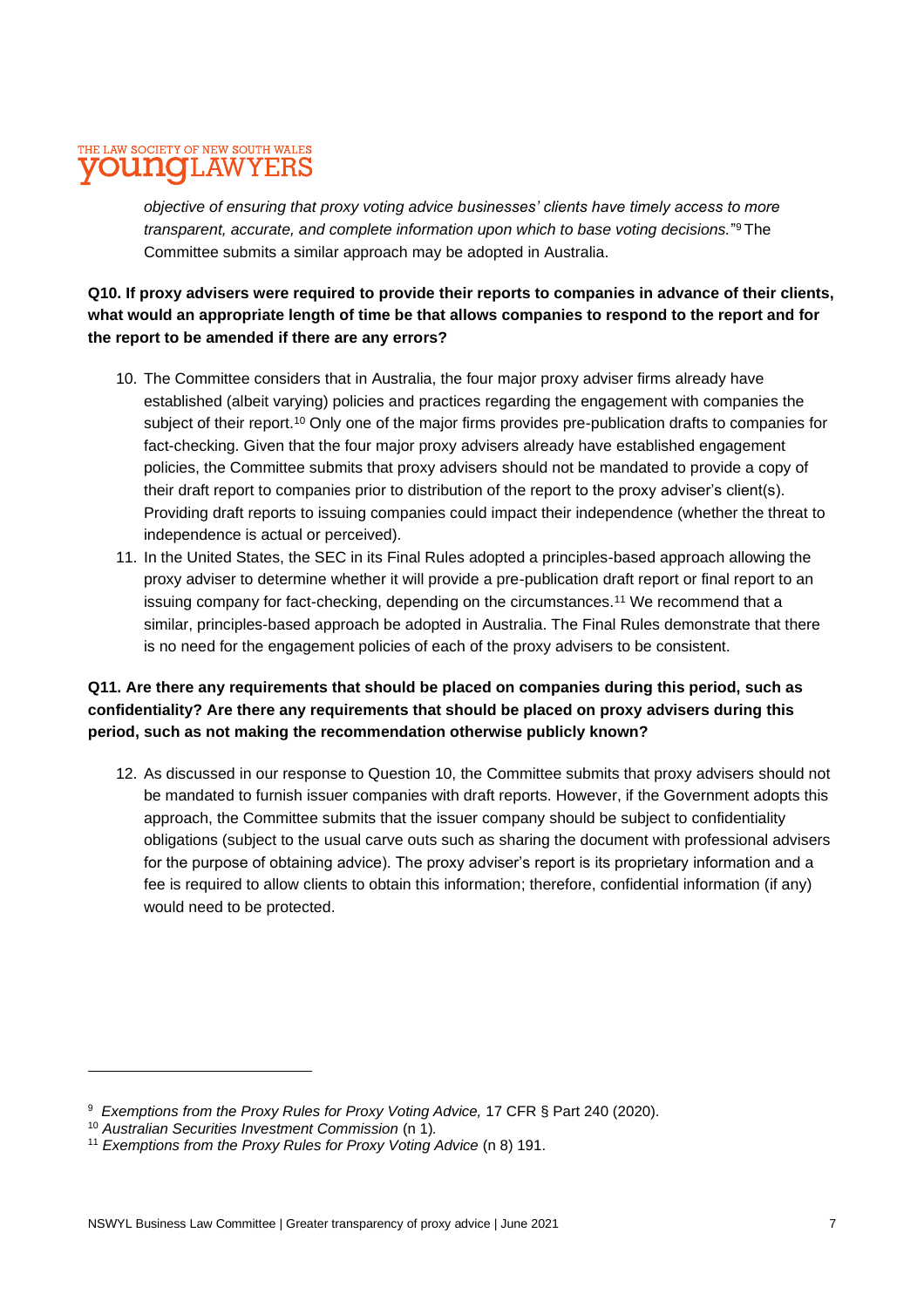

# **Proposed Options**

### **Option 5: Ensuring advice is underpinned by professional licensing**

#### **Q12. Is the AFSL regime an appropriate licensing regime through which to regulate the provision of proxy advice?**

- 13. The Committee notes that each of the four major proxy advisers which operate in the Australian market already hold an Australian Financial Services Licence.<sup>12</sup> These entities are licensed to carry on a financial services business to provide general financial product advice only, for interests in managed investment schemes (excluding investor directed portfolio service) and securities to wholesale clients. This enables the licensed proxy advisers to give voting advice which relates to financial products (such as, how to vote on a resolution by a company to buy-back its securities). For voting advice which does not relate to financial products (such as voting recommendations relating to director re-elections and adoption of remuneration reports), the Committee does not consider that the AFSL regime is the appropriate regime to regulate proxy advice. The Committee proposes that voting advice which does not relate to financial products is sufficiently regulated by the prohibition on misleading or deceptive conduct contained in section 1041H of the *Corporations Act 2001* (Cth).
- 14. If Australia adopted laws requiring proxy advisers to be licensed where they provide voting advice that does not relate to financial products, this licensing requirement would be the first of its kind compared to the position in the United States, United Kingdom, Europe and Canada. In the United States, two Bills were introduced in the Senate in the last five years, seeking to require proxy advisers to be registered with the SEC.<sup>13</sup> The progress of the Bills has stalled on both occasions.
- 15. Accordingly, the Committee submits that the AFSL regime should not be extended to the provision of proxy advice generally. We submit that proxy advice is sufficiently regulated by the current legislative regime.

### **Q13. Would coverage under the AFSL regime result in an improvement in the standard of proxy advice?**

16. The Committee submits the coverage under the AFSL regime would not necessarily eventuate into an improvement in advice. As noted above, proxy advisers are already required at law to ensure that their reports are not misleading or deceptive or likely to mislead or deceive. The Committee considers that further regulation is not required to improve the standard of proxy advice. The

<sup>&</sup>lt;sup>12</sup> Ownership Matters Pty Ltd (Licence number 423168), CGI Glass Lewis Pty Ltd (Licence number 307501), Institutional Shareholder Services (Australia) Pty Ltd (Licence number 297008) and Australian Council of Superannuation Investors Limited (Licence No 493441).

<sup>&</sup>lt;sup>13</sup> Corporate Governance Reform and Transparency Act, HR 5311, 114<sup>th</sup> Congress (2016); Corporate Governance Reform and Transparency Act, HR 4015, 115<sup>th</sup> Congress (2017).